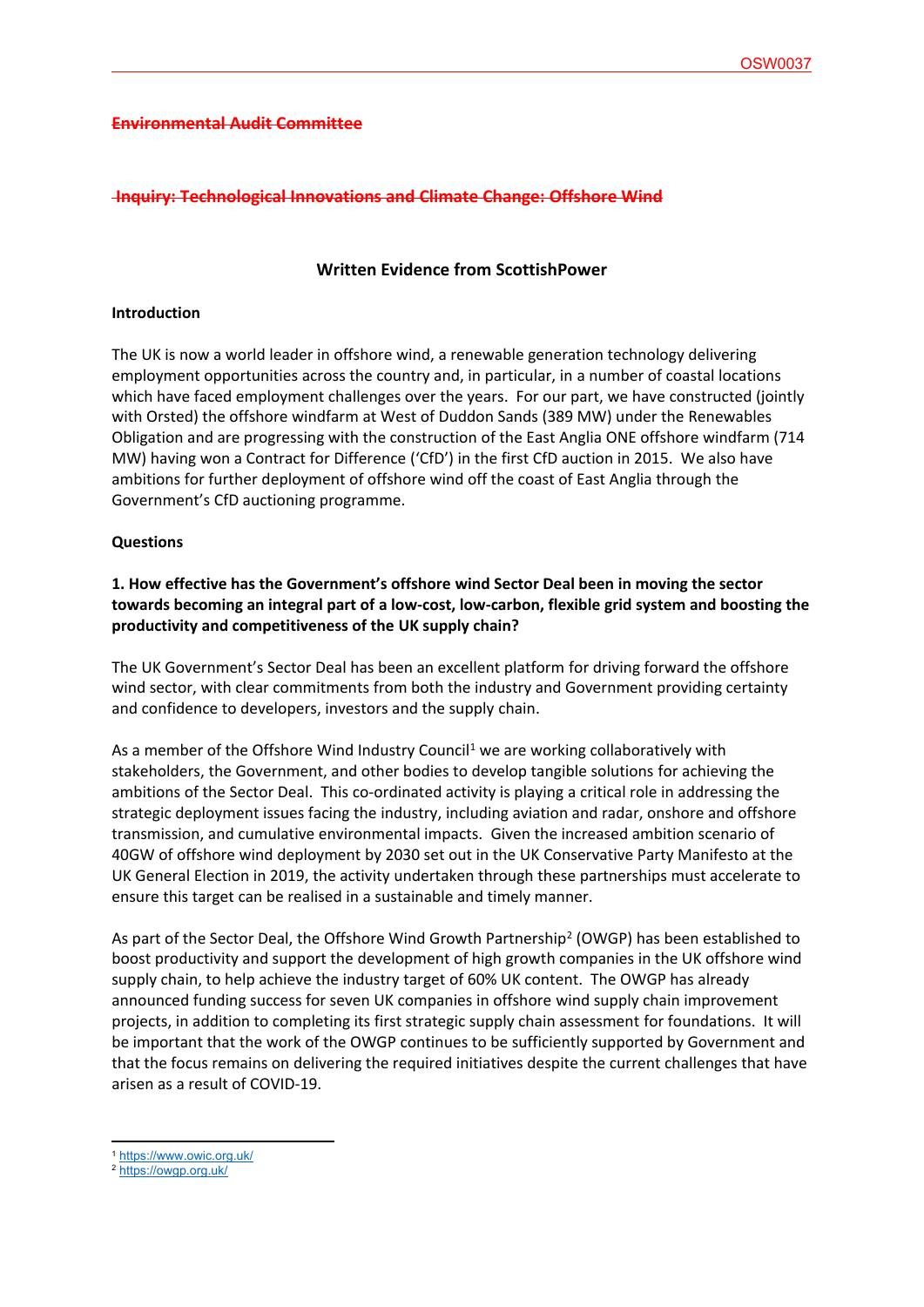### **2. What level of output can the sector deliver in the UK, and what Government support would be needed to achieve this?**

Offshore wind will have a critical role to play in the low carbon transition in the UK to meet the target of Net Zero across the UK by 2050. We welcome the Sector Deal ambition of 30GW of offshore wind by 2030 and the increased ambition of 40GW in the UK Conservative Party Manifesto for the UK General Election in 2019. We believe these targets are feasible provided enabling actions are taken by Government, regulators and stakeholders.

Continuing delivery at scale in the offshore wind sector is vital to meeting the UK's offshore wind ambition, whilst continuing to keep downward pressure on the costs of deployment. We strongly consider that the framework of competitive CfD auctioning is the right one to drive further investment in low carbon generation and cost reduction. The CfD framework, based on the competitive auctioning of long-term contracts, has proven to be a robust, bankable, and sustainable framework supporting the necessary investment in renewable generation whilst driving down costs.

Setting out a clear forward trajectory for regular CfD auctions is important in providing the kind of visibility against which developers and the supply chain can plan future investment options. Accordingly, we welcomed the UK Government's commitment in summer 2018 to holding a CfD auction approximately every two years from 2019. Looking out beyond the next allocation round in 2021, we consider that there is merit in assessing the case for holding regular CfD auctions on an even more frequent basis so as to optimise timely deployment of projects through the 2020s.

## **3. How might the UK take advantage of further technological advances in offshore wind technology, particularly in relation to floating arrays?**

Floating offshore wind could have a role in the long-term decarbonisation of the power sector, subject to seeing cost reductions in its future deployment at scale. Cost reductions will be driven by continued technology rationalisation and innovation through early development projects combined with creating a UK market with a clear pipeline of commercial scale projects with increasing standardisation.

We welcome the UK Government's proposal to facilitate the potential deployment of floating offshore wind projects through the CfD framework. We believe this is the right approach to bring forward deployment of this technology, providing the necessary route to market and policy framework to promote the development of floating offshore wind and enable supply chain investment and further learning.

Floating offshore wind demonstration projects should help to promote increased confidence for developers to engage in large-scale commercial floating wind projects in the medium term. Such demonstration projects might well be located near to existing offshore wind sites or by incorporating a proportion of floating technology with a fixed-bottom project which could help drive costs down. It will be important to ensure that any regulatory barriers to hybrid projects are removed.

To provide a clear view of the opportunity this technology can bring to the UK domestic offshore wind market and supply chain, an industrialisation plan for floating offshore wind should be developed in partnership between Government, industry, supply chain and other relevant stakeholders.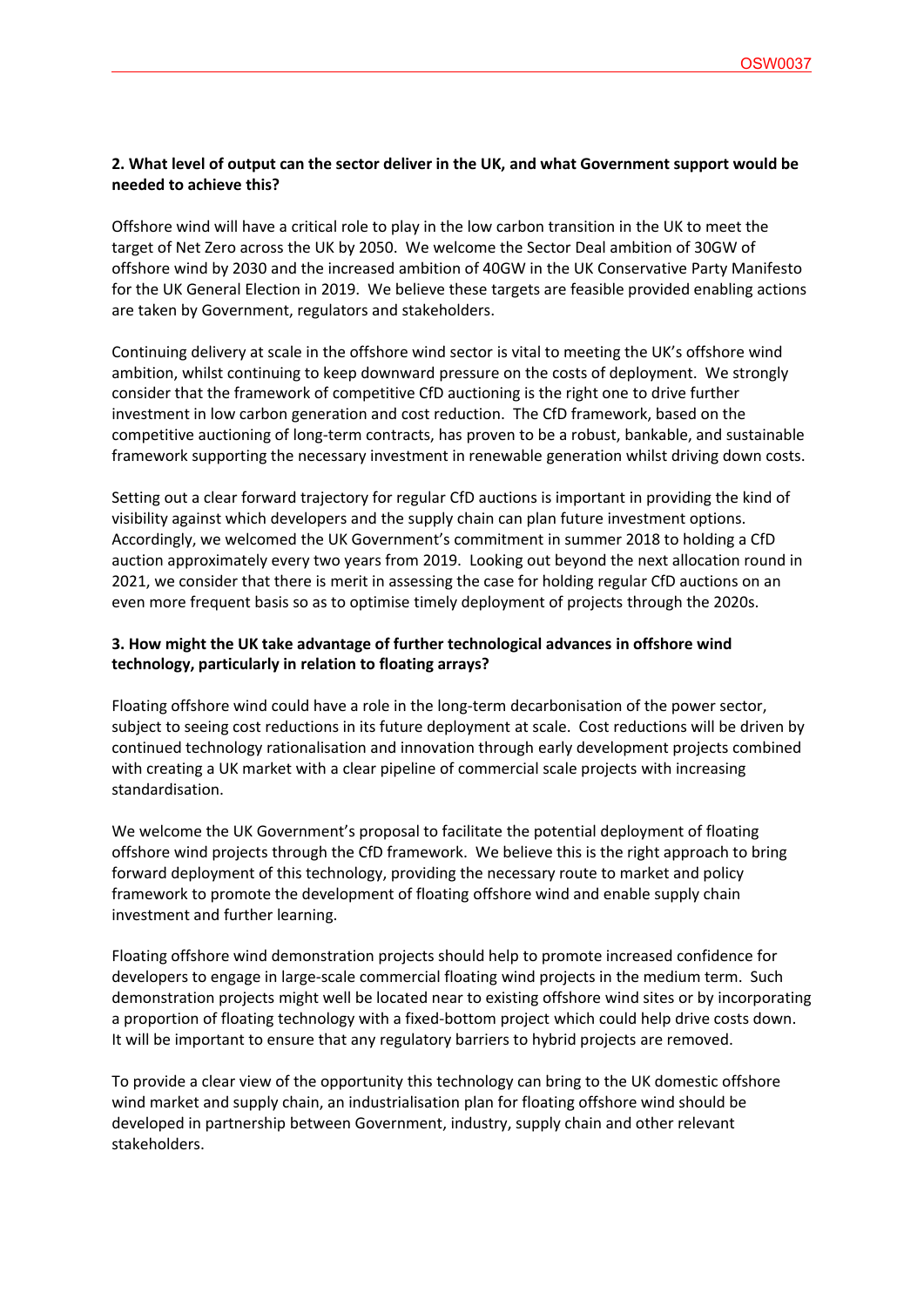## **4. What support does the sector require to keep pace with the most cutting-edge innovations, such as in blade technology?**

As part of the Sector Deal, the Offshore Wind Innovation Group was established with the aim of encouraging innovation in the sector. However, we believe that there is a role for more direct support to viable future offshore wind supply chain companies to enable innovative products and services to be developed and then delivered at competitive prices. This would help to ensure that the UK can remain a leader in innovation and new technology in the global offshore wind sector. Additionally, we support steps to encourage the UK supply chain to participate in periodic industry reviews of supply chain capability so that there can be a better understanding of where strengths and weaknesses lie as part of the embedding of a strong culture of effective lesson learning.

It is also important that developers and supply chain companies work closely together to facilitate the timely development of innovative solutions which benefit the whole sector e.g. blade technology. Moreover, further support and funding for feasibility studies and innovative testing and trials could help to promote more proactive solutions to be developed.

To support the long-term growth and development of the UK's offshore wind industry, it is important that any innovation support is not focussed solely on cost reduction but also targets the long-term challenges ahead, including floating technology and system integration.

# **5. What is the UK industry doing to promote the sustainability of offshore wind arrays throughout their entire life-cycle from development through to decommissioning, and to improve maintenance and end-of-life repair?**

Within the UK offshore industry there are many examples of good practice to promote sustainability throughout the entire life-cycle and to improve end-of-life repair. Innovations in this area have proven effective with arrays now being planned for a 30-year life, rather than 20-25 year.

Multiple innovations have taken place already focussed on improving maintenance and extending the operational life span of arrays. For example, the use of Unmanned Aerial Vehicles (UAV) for blade inspections reduces the health and safety risks associated with vessel-to-turbine transfers. They are also quicker and cheaper than traditional rope-access and provide good quality inspection outputs. Additionally, advances in data gathering and management also offer benefits to improve operational life-span, as data can be used to monitor operations and guide methods to reduce the impacts of events such as turbine stoppages.

With regards to end-of-life repair, the industry recognises the need to sustainably manage options to reuse or recycle turbine components. In terms of major turbine components these tend to be refurbished and reused. For other major components which are not suitable for refurbishment, they can be processed into scrap metal to be reused and recycled. In some cases, the components may also be donated to educational institutions for training purposes, e.g. courses for training new wind turbine technicians. For smaller components, there is an opportunity to improve the reuse of these items and we have been working on trials with a third-party to further the reuse and recycling of these parts e.g. pumps, motors, electronic equipment.

Whilst many components can be reused or recycled, recycling of blades (which are generally made from composite materials such as carbon or fibre glass) requires specific processes. Further innovative methods of recycling are being developed through industry and academic research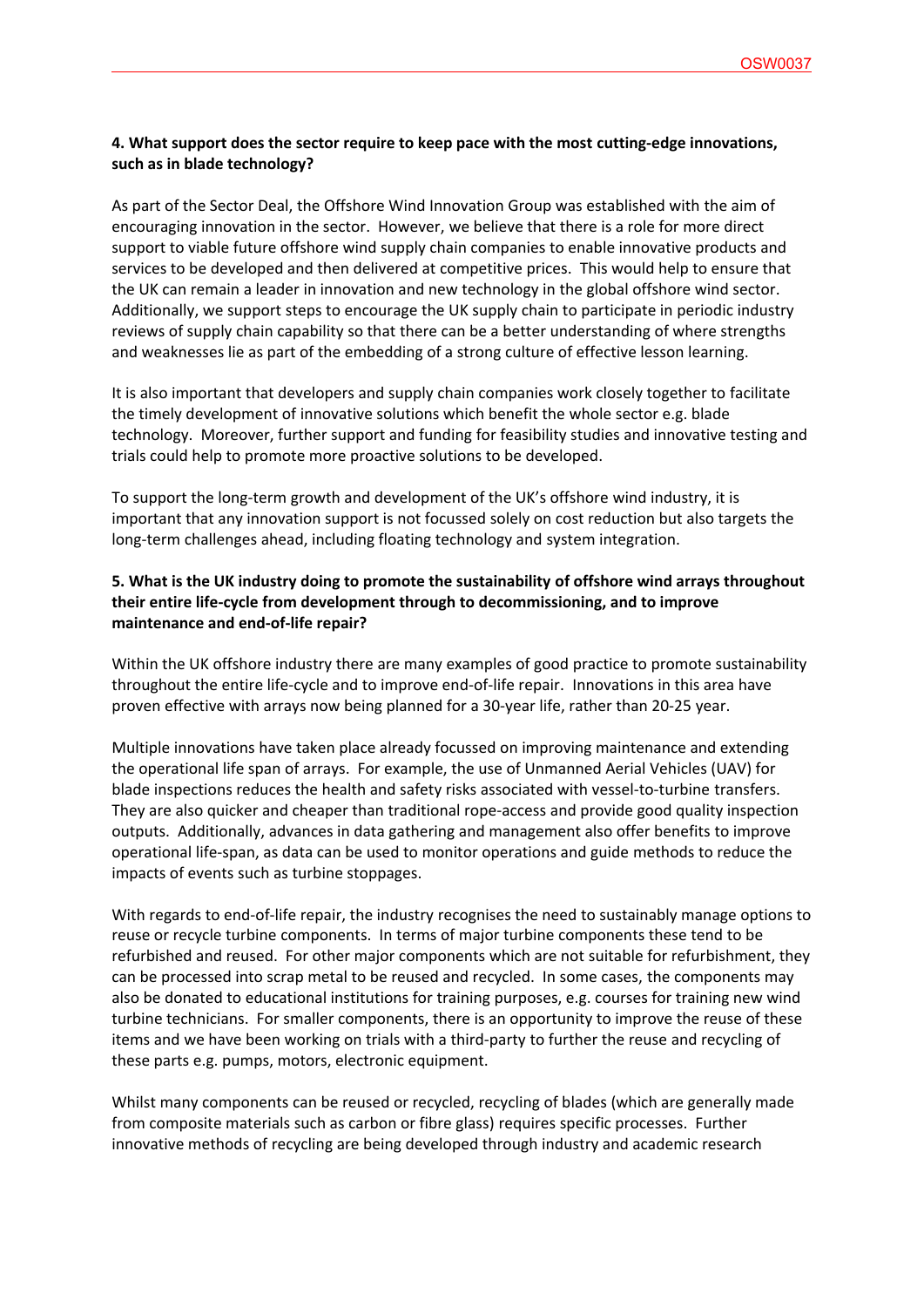projects investigating future options for the disposal of wind turbine blades. This is an active area across the industry with several ongoing studies, including Life Brio<sup>3</sup> which we are involved in.

### **6. How well is the UK industry managing the environmental and social impacts of offshore wind installations, particularly on coastal communities with transmission-cable landing sites?**

The industry successfully adheres to the robust policies and processes designed to manage the impact of connections for offshore wind and is doing so within the framework of rules set by the UK Government and Ofgem. The industry is also working collaboratively with Government, Statutory Nature Conservation Bodies and key environmental stakeholders across the UK to improve our understanding of the potential environmental impacts of offshore wind at the future levels required to meet Net Zero ambitions.

Given the scale of the challenge associated with meeting the UK Government's Net Zero target, there is good reason for review of the current arrangements with the aim of moving to more strategically planned infrastructure which would ultimately reduce both environmental and financial costs.

## **7. How well is Government policy supporting innovation in transmission technology to improve the efficiency of electricity transmission?**

In order to support the deployment of offshore wind, anticipatory investment and work is needed to ensure grid resilience and stability. This work will be essential to meeting the offshore wind deployment targets in the Sector Deal and making progress towards meeting the Net Zero challenge.

Offshore wind will play a significant role in the UK's future electricity system, including providing flexibility to the system. Whilst there has been some progress in this area, more needs to be done to unlock the potential for flexibility services from offshore wind in the short and medium term.

Government policy to support innovation in this area should also cover hydrogen and storage colocation. The current arrangements with offshore transmission mean that generators cannot own the network or station infrastructure where onshore storage assets would be located, removing the co-location aspect of offshore projects. There is still scope for "virtual" co-location, but this would require additional costs, whilst moving storage assets offshore is not feasible. Thus, prioritisation of a workstream in this area could facilitate access to the potential synergies offshore wind, hydrogen and storage have for improving transmission efficiency.

#### **8. Looking to the future, what can the onshore wind sector learn from the offshore success story?**

To date, we have invested in and developed over 1.8 GW of onshore wind projects with a focus on deployment in Scotland. Work by BVG Associates, assessing the economic benefits of onshore wind, based on investment in eight of our recent projects in Scotland, found that there were significant economic benefits to the country based on impressive UK content levels of around 66%.<sup>4</sup>

Onshore wind is now the lowest cost technology for new electricity generation in the UK and we see substantial opportunities for the continued development of suitably located onshore wind projects across Scotland. Independent analysis<sup>5</sup> suggests that a series of five onshore wind CfD auctions of

<sup>3</sup> <http://www.lifebrio.eu/index.php/en/>

<sup>4</sup> BVGA Associates, *[Economic](https://bvgassociates.com/economic-benefits-onshore-wind-farms/) [benefits](https://bvgassociates.com/economic-benefits-onshore-wind-farms/) [from](https://bvgassociates.com/economic-benefits-onshore-wind-farms/) [onshore](https://bvgassociates.com/economic-benefits-onshore-wind-farms/) [wind](https://bvgassociates.com/economic-benefits-onshore-wind-farms/) [farms](https://bvgassociates.com/economic-benefits-onshore-wind-farms/)*, September 2017

<sup>5</sup> BVGA Associates, *[The](https://bvgassociates.com/the-power-of-onshore-wind/) [Power](https://bvgassociates.com/the-power-of-onshore-wind/) [of](https://bvgassociates.com/the-power-of-onshore-wind/) [Onshore](https://bvgassociates.com/the-power-of-onshore-wind/) [Wind](https://bvgassociates.com/the-power-of-onshore-wind/)*, June 2018